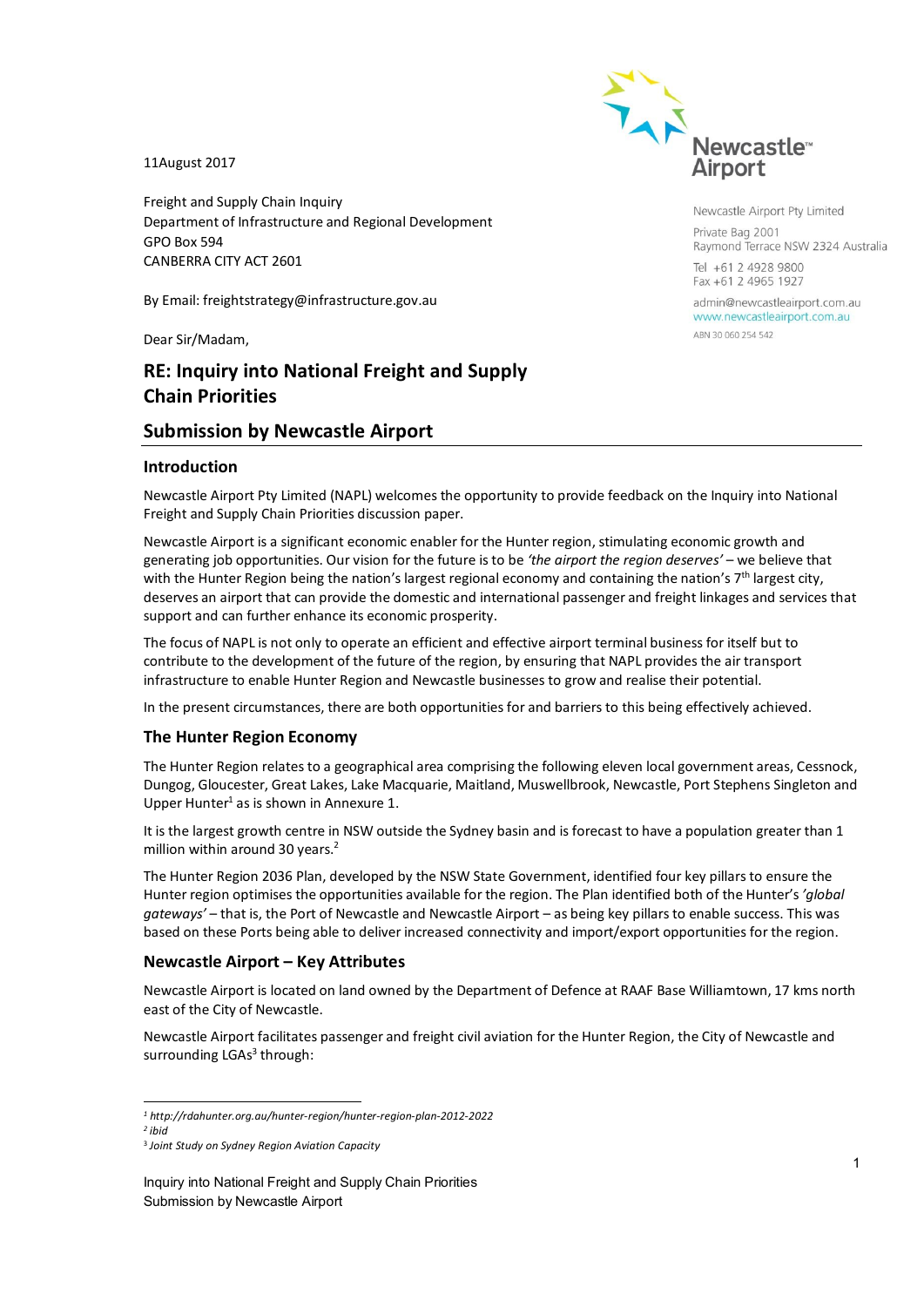- A civil lease area of 28 ha;
- Shared use of a 2778m by 45 m runway with the Department of Defence;
- Aircraft parking positions comprising 2 x Code B; 5 x Code C (2 pushback);and 1 x Code E;
- A 5000 sq. m. terminal with 17 check-in desks and two baggage reclaim units;
- Approximately 2000 car parking spaces;
- A small air freight building and facility.

Civil operations are currently limited to 6 per hour. Under the current arrivals cap Newcastle Airport has substantial capacity to increase operations providing opportunities to increase passenger numbers and greater *"belly freight"<sup>4</sup>* capacity on routes that have suitable aircraft.

Domestic RPT<sup>5</sup> operations at Newcastle airport are predominantly as listed in the table in Annexure 2 and the main aircraft types are Code C such those operated by Virgin (B737-800) and Jetstar (A320- 100/200).

From this table, it can been seen that domestic airfreight opportunities to Sydney, Canberra, Taree, Ballina and Dubbo are extremely limited and probably would not be more than small package freight. Gold Coast is served only by Jetstar which does not carry air freight although the aircraft is capable of doing so.

Accordingly, the current major sources and destinations for Newcastle air freight are Melbourne and Brisbane.

# **Air freight capacity at Newcastle Airport**

Newcastle Airport currently handles approximately 100 tonnes of air freight per annum – all of which is transported via RPT operations as belly freight.

The current total passengers travelling on all RPT services to and from Newcastle Airport was 1.18M in 2015/16 and1.257 million in 2016/17. Accordingly, air freight per total passengers through Newcastle averaged about 0.08 kgs. However, given that the bulk of freight is likely to have been either Brisbane or Melbourne, then air freight per passenger carried on those services was probably more of the order of 0.24 kgs per passenger.

Nationally, actual domestic belly freight is about 3 kgs per passenger carried while through Sydney Airport it is higher at about 4 kg per passenger carried.<sup>6</sup> By contrast, belly capacity on aircraft, which have freight capability on the Melbourne and Brisbane routes to/from Newcastle, is of the maximum order of 15,000 tonnes per annum or about 20 – 30 kg per passenger – seat operated.

Accordingly, based on 2015/16 traffic on aircraft with freight capacity operating to/from Newcastle to Melbourne and Brisbane and adopting the national average per passenger carried, a more realistic annual target is about 1200 tonnes.

Clearly, even though such a realistic target is far below the maximum capacity, it is obvious that there is still greater potential for domestic belly freight to be carried into and out of Newcastle than has been the case.

There are currently no dedicated freighter services, domestic or international, operating at Newcastle Airport. However, international air freight has continued to grow at Sydney Airport, both in terms of dedicated freighter tonnages and as international belly freight. In respect of the latter, loads per international passenger are much higher than domestic freight at about 30 - 35 kgs per passenger.<sup>7</sup>

-

<sup>4</sup> *Belly freight is freight carried in the cargo compartments of passenger aircraft*

<sup>5</sup> *Regular Public Transport*

*<sup>6</sup> Transportation Associates Pty Ltd research 2014* 

<sup>7</sup> *Ibid*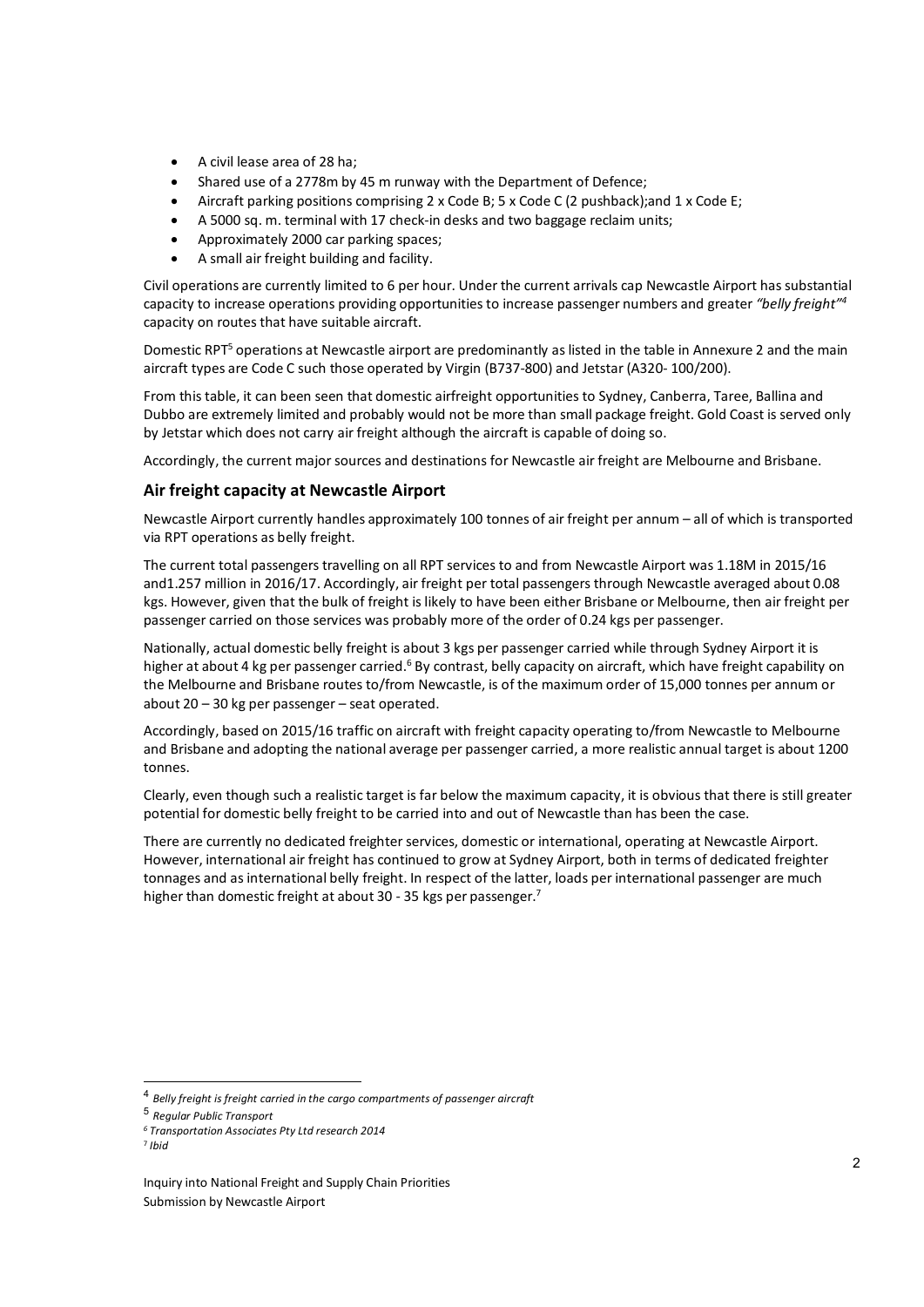# **Air Freight Issues and Opportunities**

Currently, Newcastle Airport and surrounding lands support the Defence and aerospace industries.

In an 8 November 2016 press release<sup>8</sup> Minister for Defence Industry, the Hon. Christopher Pyne said:

*"In a major win for the nation's defence industry, Australia has been chosen to provide Maintenance, Repair, Overhaul and Upgrade for the componentry of the Joint Strike Fighter in the Asia Pacific Region worth approximately \$100 million to our economy, creating and sustaining hundreds if not thousands of jobs."* 

Many of the Defence prime contractors who have already been successful in winning \$800 million in contracts from F-35 design and production work, are based at Williamtown, including BAE Systems, Lockheed Martin, and Boeing. In 2018, RAAF Base Williamtown will receive the first two Joint Strike Fighter – F35A aircraft, with a further 70 aircraft to be deployed between 2019 and 2022. Defence prime contractors are currently vying for F35A contracts in the Asia Pacific region, including logistical chain and warehousing opportunities.

These opportunities will require parts distribution, both nationally and globally. To ensure opportunities associated with the JSF are optimised, the logistical freight chain at Williamtown will need to be ready to meet the needs of industry. This may lead to specialised civil and military freight services needing to operate to and from Newcastle Airport.

Additionally, the Hunter Region generates a diverse range of freight across a multitude of industrial sectors including mining, manufacturing, and agriculture.

Through being the world's biggest coal port, Newcastle has already established linkages with Asia at a business level and those international linkages could be enhanced through air services and trade via Newcastle Airport for , inter alia,

- Agricultural producers of wine, meat and dairy products;
- Thoroughbred horses and other valuable livestock;
- Those seeking Australian educational facilities such University of Newcastle;
- Inbound tourism based on the Hunter's existing strengths in beaches and the coast, golf resorts, ecotourism and wineries;

Airfreight is typically low weight and high value in nature, and also time sensitive, so many of the products from the Hunter Region are potentially suitable.

#### For example ABARE<sup>9</sup> reports that:

*"Major ports for commercial fishing in the Newcastle and Lake Macquarie region include Newcastle and Swansea. Species caught by commercial fishers in the area include prawns, eastern rocklobster, bugs, a range of finfish, and blue swimmer crabs"* 

#### *and noted that*

-

*"In 2014–15, New South Wales fisheries product exports were valued at \$18.6 million. The main export products include live and fresh, chilled or frozen fish, rock lobster, and abalone. Japan and New Zealand, are the major destinations for New South Wales fisheries exports, accounting for 33 per cent and 15 per cent of the total value of exports in 2014–15, respectively. Other major export destinations include Taiwan (14 per cent), Vietnam (12 per cent), and Italy (5 per cent)"* 

Such seafood products are most suitable for airfreight and a reasonable proportion of these NSW exports could be expected to be generated by the fishing industry of the Hunter Region.

Another commodity which is suitable for air freight export is wine of which the Hunter Region is a significant producer of quality, if not vast quantities of, product.

Wine Australia<sup>10</sup> reports that, for example:

*<sup>8</sup> https://www.minister.defence.gov.au/minister/christopher-pyne/media-releases/minister-defence-industry-jsf-announcement-create-defence* 

*<sup>9</sup> http://www.agriculture.gov.au/abares/research-topics/aboutmyregion/nsw-newcastle#references 10 https://www.wineaustralia.com/selling/by-market/export-market-guide-china*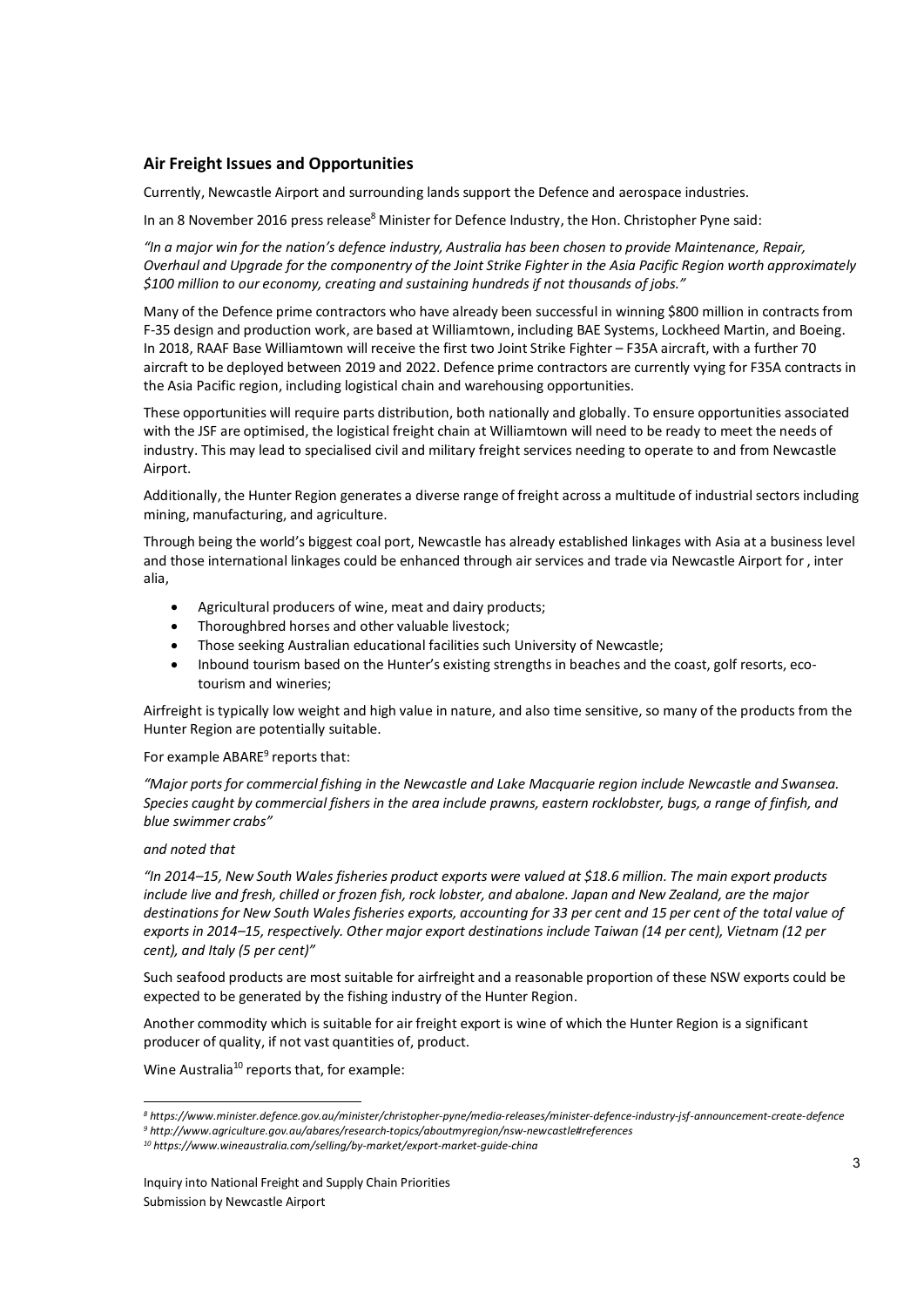*"China has signed Free Trade Agreements (FTA) with Chile and New Zealand which has resulted in the significant reduction of import duties for products originating in these countries. In April 2005, Australia and China agreed to commence negotiations on a FTA. The China-Australia Free Trade Agreement (ChAFTA) was signed on 17 June 2015 and came into effect December 20, 2015. Upon entry into force, ChAFTA will deliver substantial benefits for the Australian economy, building on this highly complementary relationship."* 

### and that:

*"Local awareness of Australian premium wine has improved due to increasing bilateral business between China and Australia. Promotion and education of Australian wine products from the Australian wine industry will certainly help expand the market and increase market share. The Chinese demand for premium wine is evident with strong growth in the higher price segments. There is a move towards Westernisation and a strong appeal towards foreign products which, in conjunction with wine education, should result in the development of a wine appreciation culture in China. This transition is likely to take some time however."* 

Hunter Valley wine producers should be well placed, given their quality products, to export into this market.

Newcastle Airport has recently engaged with several local providers of produce in the region.

These providers believe the current airfreight logistics chain is not optimal for producers in the Hunter region. This dissatisfaction was based on:

- The time taken for produce to be hauled via road to Sydney or Brisbane airport for airfreight dispatch;
- An inability to use Newcastle Airport, given it has the potential to provide a significant advantage to these providers to mitigate the timeframe for delivery, reduce haulage costs, and deliver a fresher product to the boom markets within Asia;
- Newcastle Airport lacking appropriate infrastructure.

Accordingly, achieving resolution of these infrastructural and operational shortcomings is likely to have a beneficial impact on the businesses of the primary producers of the Region, with consequent wider economic benefits flowing to the Region.

### **Airport Master Plan and Airport limitations**

Newcastle Airport is finalising a 20 year Master Plan for the Airport. This Plan considers increases to passenger traffic and aircraft movements. The Master Plan has identified a target increase in freight demand from the current 100 tonnes to at least 250 and up to 500 tonnes per annum in 2036, which is still modest by what is possible. The differential in demand is based on the provision of long-haul international flights to destinations in Asia – which are expected to significantly increase the opportunities for just-in-time freight from the region. The projected demand outlined in the draft Newcastle Airport Master Plan is based on unstimulated passenger airliner growth and does not consider specific targeted opportunities for freight growth from the Hunter Region.

Notwithstanding that Newcastle is designated as a restricted use international airport, the predominant issue at present is that, whilst there is adequate runway length, there are limitations associated with pavement strength at RAAF Williamtown, which prevent Code E aircraft to operate into and out of the airport. Code E aircraft are those typically used for long haul passenger and freighter routes such to Southeast Asia and longer and include B747, A330, B777 and B787 aircraft types.

Newcastle Airport is currently engaged with the Department of Defence to develop an appropriate infrastructure plan to upgrade the airfield infrastructure to be capable of handling Code E aircraft. It is likely that the airfield will require significant upgrades to allow regular Code E aircraft operations to operate from Williamtown. This will require Federal Government support to develop and fund the appropriate airfield upgrades.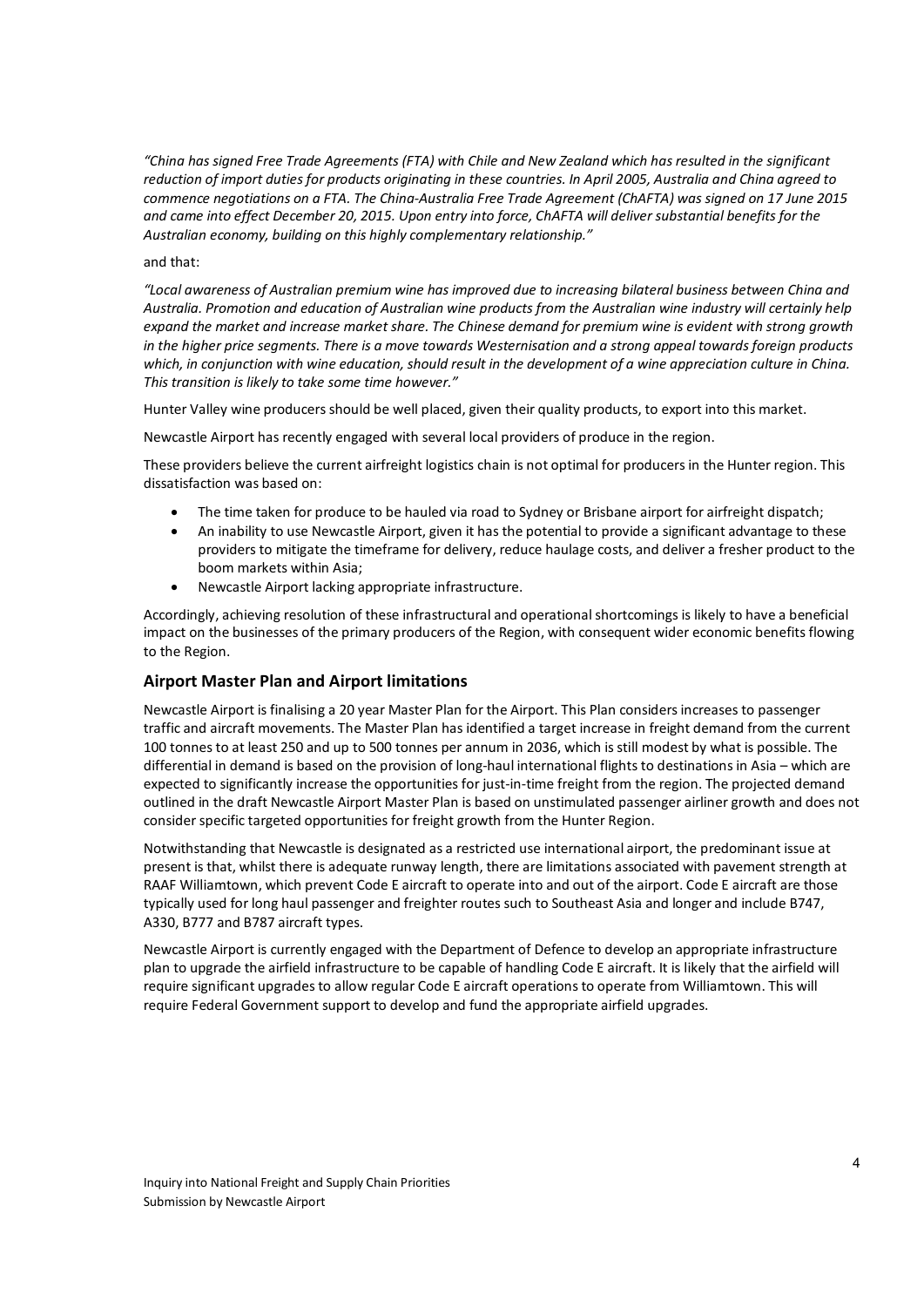# **Competitor Airports**

As shown in Annexure 3, Queensland has the most international capable airports throughout Australia with two major fully operational airports - Brisbane and Cairns, two restricted international – Townsville and Gold Coast and one alternate international capable at Rockhampton as well as a new international capability in Sunshine Coast Airport and an international dedicated freight service operating to and from Brisbane West (Wellcamp) Airport<sup>11</sup>, 130 kms directly west of Brisbane Airport in Toowoomba. By comparison, Newcastle Airport is 140 north east of Sydney Airport and, therefore, has the same distance relationship to a major international airport.

By contrast, NSW has only one major international – Sydney and three restricted use international airports – Canberra (which serves a large region of NSW), Newcastle and Coffs Harbour. Of these, only Canberra now has an international passenger service, with attendant belly freight opportunities and none have dedicated freighter services.

| <b>Airport</b>   | <b>Main</b><br>Runway      | <b>Aircraft Code</b><br><b>Capable</b> | <b>International</b><br><b>Designation</b> | <b>Principal</b><br><b>International air</b><br>market potential          | <b>Current International</b><br><b>Freight Operation</b>                                                |
|------------------|----------------------------|----------------------------------------|--------------------------------------------|---------------------------------------------------------------------------|---------------------------------------------------------------------------------------------------------|
| Coffs<br>Harbour | 2,080 m<br>$x$ 45 m.       | Code D<br>e.g. B767                    | Restricted                                 | Passenger                                                                 | None significant - more<br>limited suitable<br>industrial and<br>agricultural air freight<br>base       |
| Parkes           | 1,684 m.<br>x 45 m.        | N/A                                    | None                                       | Freight                                                                   | None operational but<br>has ambitions to<br>develop.                                                    |
| Tamworth         | $2.200$ m.<br>$x$ 45 m.    | Code C e.g.<br>Boeing B737 -<br>800    | None                                       | Freight                                                                   | None operational but<br>has ambitions to<br>develop.                                                    |
| Canberra         | $3,223$ m.<br>$x$ 45 $m$ . | Code E<br>e.g. B787                    | Restricted                                 | Passenger (but<br>with domestic,<br>Singapore and NZ<br>freight linkages) | None significant as yet;<br>but now has direct<br>Singapore and<br>Wellington links.                    |
| Newcastle        | 2,778 m.<br>$x$ 45 $m$     | Code C<br>e.g. B737 - 800              | Restricted                                 | Passenger and<br>Freight $-$<br>International and<br>domestic             | None operational but<br>has suitable industrial,<br>aquaculture and<br>agricultural air freight<br>base |

Within NSW, there are several regional airports with ambitions to being an international airport, as is indicated below.

Based on this assessment, it is clear that Newcastle Airport has the best overall capacity and opportunity to develop a sustainable air freight operation, whether as international belly freight or on dedicated freighter aircraft, of all other NSW locations by virtue of its strong industrial, aquaculture and agricultural base as well as its tourism potential. It would appear entirely possible to generate similar payloads to Wellcamp Airport and to attract a similar 1 stop service from another airport in the region, such as Melbourne, for services to Asia.

-

<sup>11</sup> *See Annexure 4*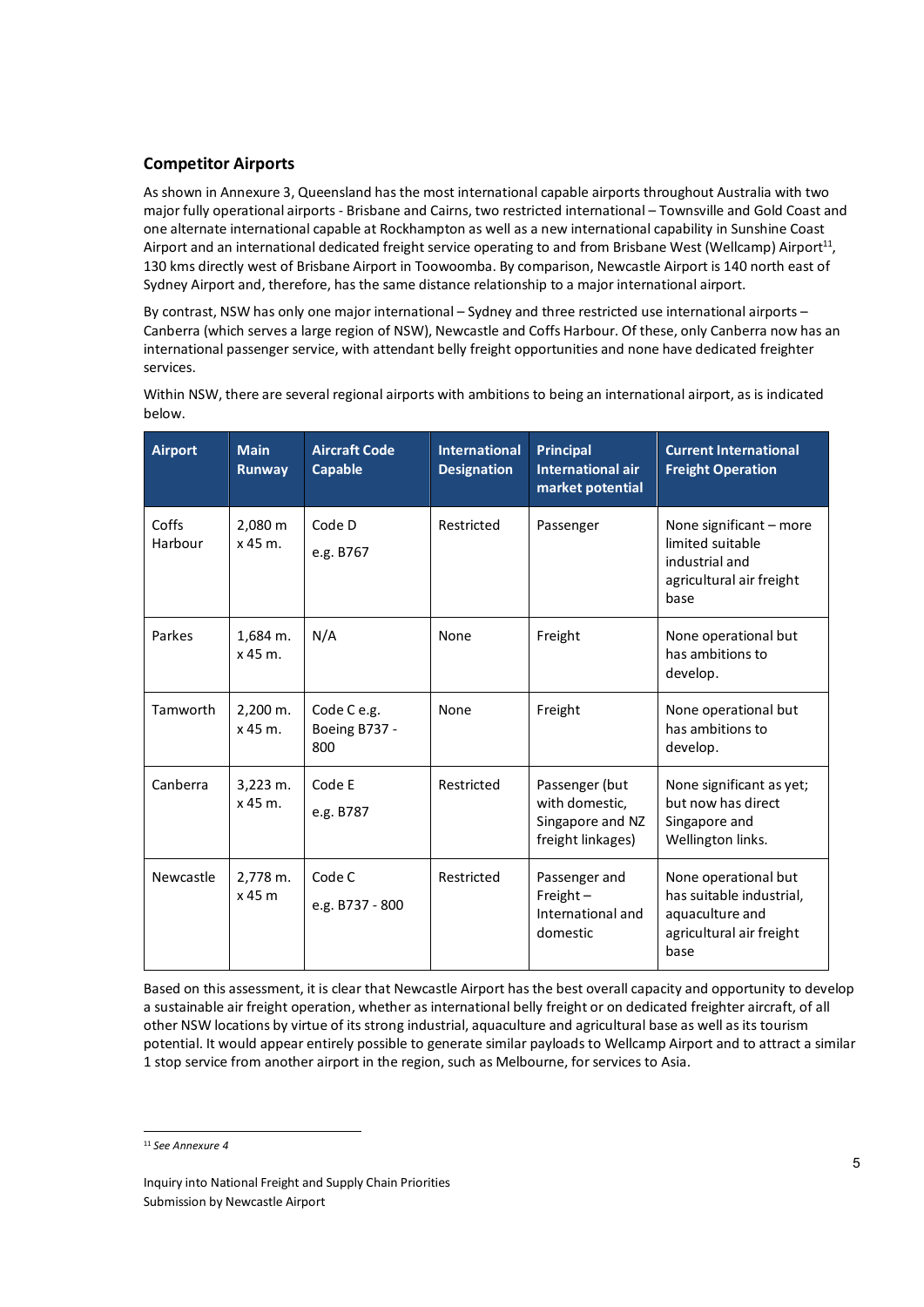It is further relevant to note that, whilst the new Western Sydney Airport is expected to absorb both some of the existing and future air freight traffic through Sydney Airport as well as generating its own market, this airport is not scheduled to open until 2026.

This is more than sufficient time to enable Newcastle Airport, if appropriately supported, to develop its own position in the air freight market.

# **Connecting and Supporting Infrastructure**

It is well established that land transport access to airports is critical to their ability to operate at maximum efficiency. This is recognised in the NSW Freight and Ports Strategy of 2013 (the Strategy)<sup>12</sup>. The Strategy recognizes that, inter alia:

- The freight logistics task is generally undertaken on shared transport systems and infrastructure;
- The efficiency of the freight logistics system is crucial to the NSW economy;
- Inefficiencies, *"friction in the sense of those aspects of the logistics chain that cause delays or disincentives"*, and lack of adequate capacity add costs for users of the system;
- Government has a role to deliver network capacity to ensure supply chain efficiency.

It further recognises that, in respect of air freight $13$ :

- Air cargo is time sensitive, relatively low mass and volume but high value;
- As such, it requires efficient and reliable airside and landside infrastructure;
- Most freight international or domestic is "belly freight" carried by passenger airlines, with freight carried by dedicated freighter aircraft being much lesser;
- Imports are much greater than exports;
- Currently, 50% of all Australia's air cargo moves to and from Sydney Airport by the road network and must compete therefore with both airport and non-airport related traffic on the road network, including that which is related to Port Botany;
- Government has a role to ensure air cargo is included the land transport systems planning for the Sydney Airport and Port Botany precincts.

It is to be expected that as the second most important economic region in NSW, the same principles would apply in respect of Newcastle and the Hunter Region and Newcastle's Airport.

The Hunter Region is served by a number of major arterial roads which, under normal conditions, provide free flowing high capacity road transport:

- The MI southwards to Sydney from John Renshaw Drive (A1) at Beresford;
- The A1 northwards from John Renshaw Drive (A1) at Beresford across the Hunter River and thence via the coast to the Queensland border;
- The M15 and A43 westward up the Hunter River Valley and thence the A15 to the Upper Hunter rand beyond;
- A43 eastwards into the industrial and civic heart of Newcastle.

This major network provides comparative travel times as indicated in the following table:

| <b>Possible Air Freight</b><br><b>Commodity</b> | <b>Source</b> | <b>Newcastle Airport</b> | <b>Sydney Airport</b> | <b>Newcastle Airport</b><br><b>Time Advantage</b> |
|-------------------------------------------------|---------------|--------------------------|-----------------------|---------------------------------------------------|
| Wine                                            | Pokolbin      | 52 minutes               | 138 minutes           | 86 minutes                                        |
| Seafood                                         | Port Stephens | 30 minutes               | 166 minutes           | 136 minutes                                       |
| <b>Beef Meat Products</b>                       | Whittingham   | 55 minutes               | 143 minutes           | 88 minutes                                        |

<sup>12</sup> *NSW Freight and Ports Strategy November 2013 pp5 13 ibid* 

-

Inquiry into National Freight and Supply Chain Priorities Submission by Newcastle Airport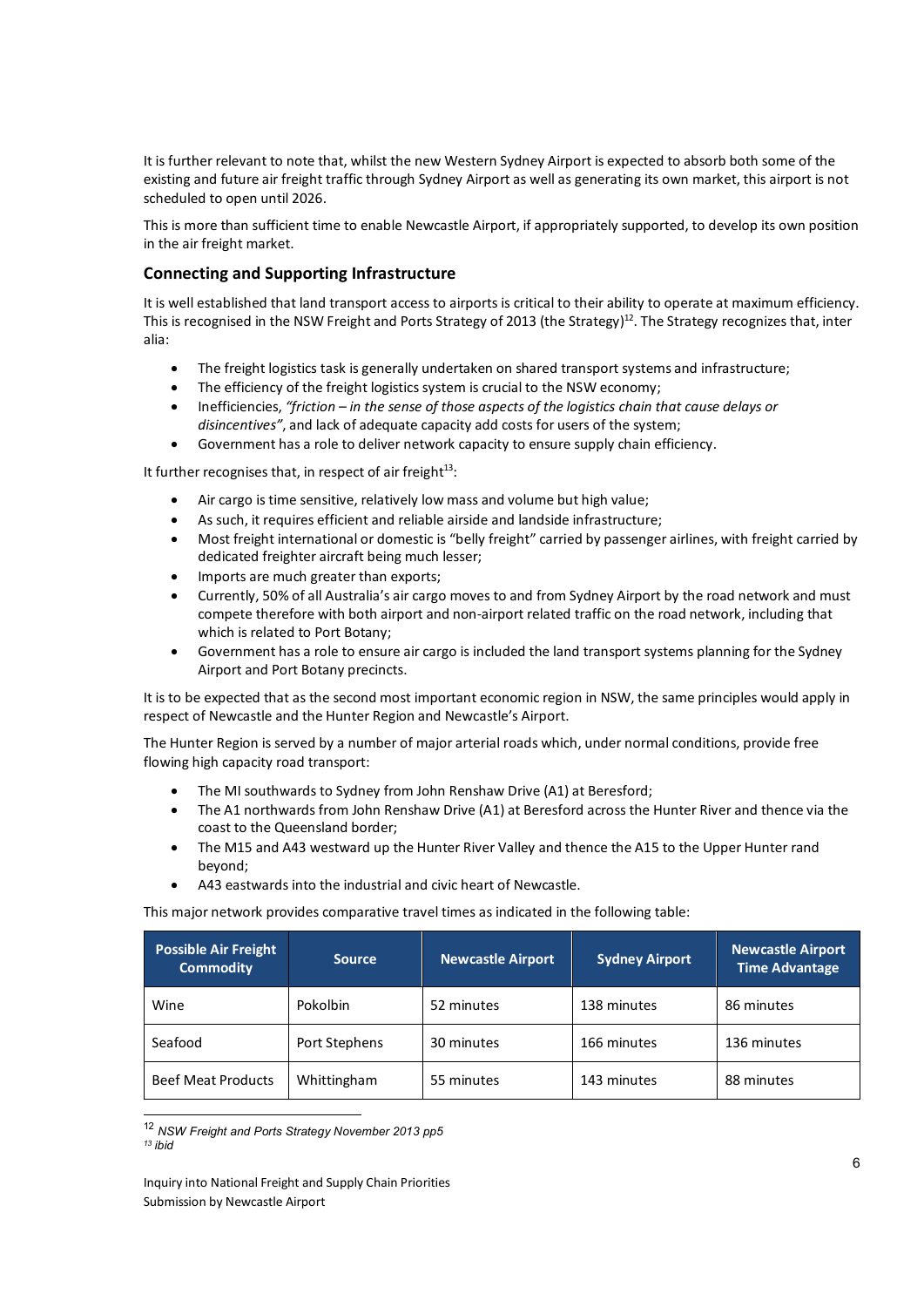| <b>Possible Air Freight</b><br><b>Commodity</b> | <b>Source</b>  | <b>Newcastle Airport</b> | <b>Sydney Airport</b> | <b>Newcastle Airport</b><br><b>Time Advantage</b> |
|-------------------------------------------------|----------------|--------------------------|-----------------------|---------------------------------------------------|
| Seafood                                         | Lake Macquarie | 48 minutes               | 116 minutes           | 68 minutes                                        |
| Livestock                                       | Scone          | 118 minutes              | 209 minutes           | 91 minutes                                        |

Clearly, for time sensitive, high value freight export, an ability via Newcastle Airport, coupled with slightly shorter air travel times to destinations in Asia and greater flexibility to arrive and depart the Airport due to much lesser road and runway congestion than exists at Sydney Airport could help reduce transport costs and improve returns to producers in the region.

Newcastle Airport is served by two specific local road corridors which link to this major road network:

- Cormorant Rd and Nelson Bay Road from Newcastle (including the Port of Newcastle)
- Cabbage Tree Rd the road link between the A1 Pacific Highway and Newcastle Airport.

NSW RMS is completing upgrades to Cormorant Road and Nelson Bay Road providing dual carriageway between Newcastle, the Port of Newcastle, and Newcastle Airport. These upgrades are well supported by both the Port and Airport, and are future-proofing for the significant benefit of freight transport into the future between the key global gateways and the metropolitan city of Newcastle.

NSW RMS is also reviewing a project to complete a bypass link from the M1 Motorway to the Pacific Highway from Beresfield to Heatherbrae. Newcastle Airport strongly supports the development and delivery of this project. However, the vital connecting road link between this project and the Airport (Cabbage Tree Road) has not been identified for upgrade as part of this project. This road links the Airport to the main arterial roadway of the Pacific Highway and M1 Motorway.

Whilst the airport is already moderately well linked, an upgrade to Cabbage Tree Road is vital to provide an optimised, integrated, free flowing, land transport logistics chain to encourage and support further growth of air freight through Newcastle Airport.

This will be instrumental in helping Newcastle Airport realise its opportunity for airfreight and to be a more effective part of the overall freight logistics network.

#### **Questions posed by the Inquiry**

The Inquiry has posed questions in relation to the role of airports in air freight which are addressed, relative to the position and views of Newcastle Airport, as follows:

#### *Are our airports appropriately integrated into surrounding freight networks?*

Historically, Australia has concentrated both international passenger and freight air services through state capital city airports and, 50 years ago, most international services were concentrated just through Sydney. This is due to the fact that, unlike the USA, even accounting for population differences, Australia has not developed many strong and economically independent regional cities with integrated supporting air and land transport infrastructure.

The impact of this is that surface transport for freight – predominantly road as rail is not used for the high value, low weight freight that is best suited to air transport – needs to navigate the more congested road systems that give access to capital city airports. As very few airports in Australia have ever been planned and purpose built in conjunction with their road access, such links are not generally optimal.

Nevertheless, over the passage of time, the air freight industry develops networks and linkages which are shaped to circumstances of each airport, such as they are. For example, 60% of registered air cargo agents serving Sydney Airport are located within 15 minutes' drive of the airport and are within 10km; Furthermore, they are located so as to make best use of the major road network that gives access to Sydney Airport.

The key point here is that Newcastle and the Hunter Region is one location that is economically strong, independent and growing but whose airport infrastructure and road access needs to be upgraded to realize full potential and this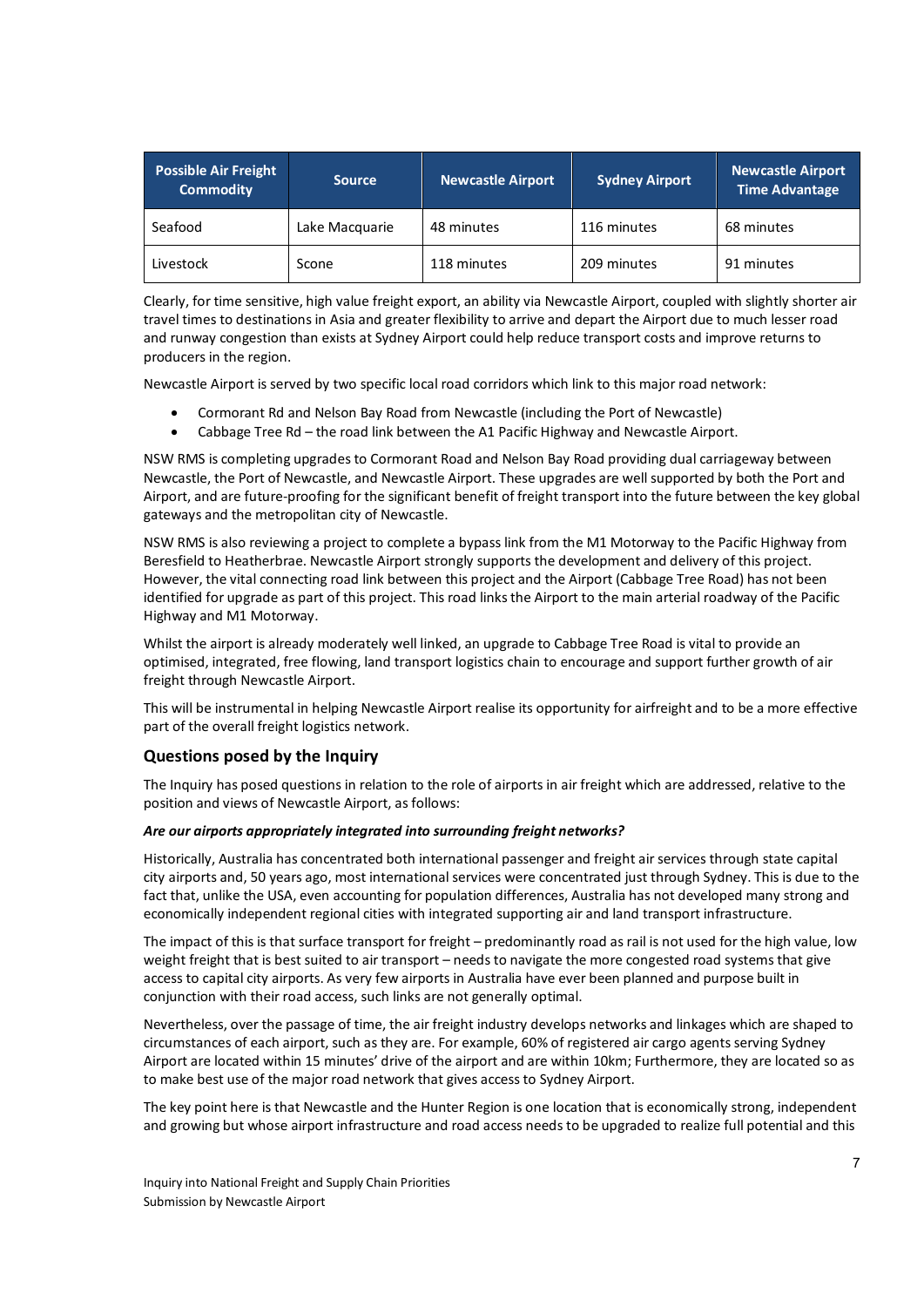should be done ahead of demand exceeding capacity. It has the developable land, within 10 kms and which is linkable to its major road network, to permit establishment of an air cargo industry.

### *Are there any international examples of where airports are used more effectively in freight networks?*

San Diego International Airport is located 202 kms from Los Angeles International Airport and fully connected by the I-5 N and I-405 N Freeway system. Travel time between the two airports is about 130 minutes.

Newcastle Airport is located 189 kms from Sydney International airport and is mostly connected by the M1 Freeway. Travel time between the two airports is about 140 minutes

Los Angeles International Airport (LAX) <sup>14</sup> is the second busiest airport in North America in terms of passenger traffic, reaching 70.7 million in 2014. The number of operations reached 708,674 in 2014. In 2014, LAX was the fifth busiest airport in terms of cargo volume —15th in the world — with 1,816,269 metric tons of freight and mail moving through its facilities i.e. 26 kgs per passenger.<sup>15</sup>

San Diego International Airport (SAN) <sup>16</sup> is the 30th busiest airport in North America in terms of passenger traffic, which grew in 2014 to reach 18.8 million. The number of operations grew in 2013 to 191,761. In 2014, SAN was the 31st busiest airport in terms of cargo volume with 156,149 metric tons of freight and mail passing through its facilities i.e. 8.3 kgs per passenger<sup>17</sup>. Its single main runway is 2865m in length and 60m in width. Available runway length is reduced by displaced thresholds at each end. It is also relevant to note that along the I-5 N and I-405 N Freeway system between LAX and SAN, there are three other civil airports and that it operates within military airspace and 30 kms of 4 airports heavily used by the US Navy.

The key point here is that, despite San Diego having only about one sixth of the population of Los Angeles<sup>1819</sup>and despite the relative proximity of San Diego International Airport to one of the world's busiest airports, it is able to generate and transact a significant amount of air freight in its own right. By inference, given the right support, investment, removal of barriers and encouragement by Government, the Hunter Region, Newcastle and Newcastle Airport should be able to do similarly.

### *Can Australia be making greater use of air freight?*

Domestic air freight declined nationally from around 250,000 tonnes in 2010 to 180,000 tonnes in 2014.<sup>20</sup>As has already been discussed, nationally *"belly freight"* is significantly less on a domestic per passenger basis than it is on an international per passenger basis. This suggests that significant belly space is available on most domestic routes. The issue appears to be making use of it. This may be because of increased difficulties in accessing airports and processing freight through them in comparison to door to door road transport services.

Certainly what is currently carried on domestic routes to and from Newcastle Airport is well below both the national average on a per passenger basis and far below that which aircraft operating on the two major routes could uplift.

In terms of international freight $21$ :

- Australia's total airfreight in 2014 including mail was ~897,000 tonnes of which ~516,000 tonnes (58%) was inbound and 381,000 (42%) was outbound;
- Of this total, freight carried by dedicated freighter aircraft was ~65,000 tonnes, with 68% inbound and 32% outbound;

Clearly, there exists significant ability for Australia to make use of both spare belly and dedicated freighter capacity for international exports.

-

*<sup>14</sup> https://www.faa.gov/nextgen/snapshots/airport/?locationId=36* 

*<sup>15</sup> Noting that this freight tonneages probably includes both belly and dedicated air freighter cargo.* 

*<sup>16</sup> https://www.faa.gov/nextgen/snapshots/airport/?locationId=44* 

*<sup>17</sup> Ibid* 

*<sup>18</sup> Los Angeles/Long Beach statistical area population of 18.55 million; San Diego/Carlsbad statistical area population of 3.26 million;* 

*<sup>19</sup> And therefore similar to the Sydney/Hunter Region population ratio* 

*<sup>20</sup> Source BITRE stats and Transportation Associates research;* 

*<sup>21</sup> ibid*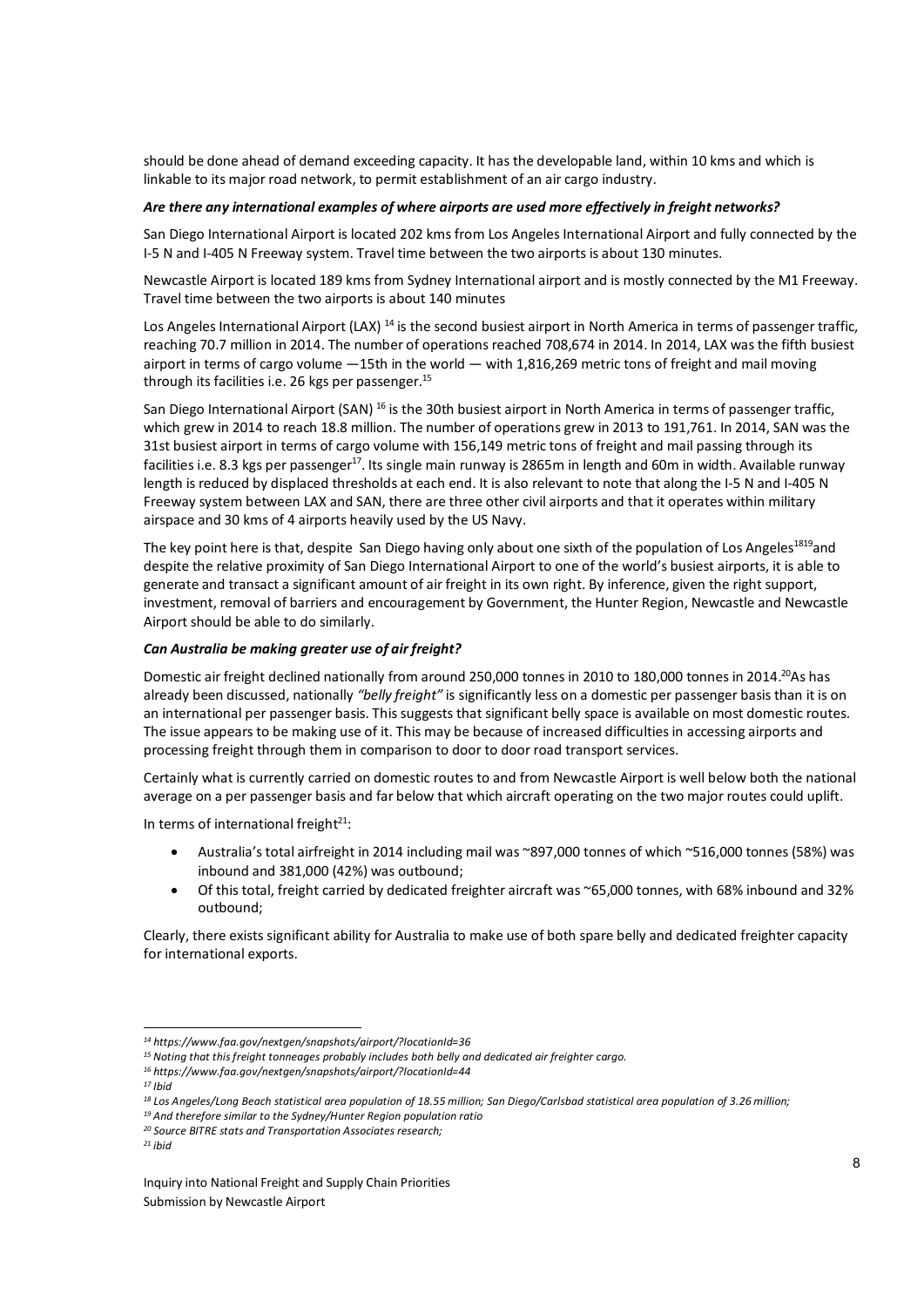In the case of the dedicated air freighter traffic, the question is whether the airport slots exist at Sydney Airport to permit expansion of inbound traffic.

The key point here then is that Newcastle Airport has that capacity and, with some road upgrading, the land transport linkages to the northern part of the Sydney region and via the M1, North Connex, M2 and M7 to the freight distribution centres in western Sydney , the Hunter Region generally, Western and North-western NSW and the North Coast of NSW

# **Summary and Key Points**

Newcastle Airport is currently developing a freight strategy for the Airport in conjunction with local providers and industry.

Significant latent capacity exists at Newcastle Airport for:

- Expanded domestic air freight especially for time sensitive goods destined for the two principal linkages to Melbourne and Brisbane using the existing "belly freight" capacities of current aircraft operating these routes;
- Introduction of direct passengers services to/from ports in South East Asia (using Code C aircraft) and with an upgrade to the runway facilities to Code E capabilities to North Asia to expand inbound tourism and to yield belly freight capability for exports from the Hunter region as demand for high quality foodstuffs continues to expand;
- Dedicated freighter aircraft to serve specialised high volume, high value agriproduct exports as well as inbound high value technology componentry for local industries and Defence;
- In general, adding overall air freight capacity for the NSW and more broadly Australia economy to supplement that which is and will possible through Sydney Airport and until Western Sydney Airport is operational in ten years' time.
- Augmenting the capacity of Sydney Airport and in the longer term Western Sydney Airport.

To fulfil its potential as a major airport not just in NSW but in Australia and in order to truly to be *'The airport the Hunter Region deserves'* Newcastle Airport needs:

- Upgraded runway pavement strength to enable operation by Code E aircraft as are used by airlines operating to/from North Asia and as used by operators of dedicated freight aircraft on international routes;
- Upgraded local roads to provide free flowing capacity suitable to permit ease of road transport access to and from the airport to link with the major highway network.

With the right infrastructure development, Newcastle Airport believes that both passenger aircraft with attendant belly freight capacity and dedicated freight aircraft from Asia to Newcastle Airport can be attracted to Newcastle Airport in the near future. This would have significant sustainable economic benefits for the region and is a core action under Newcastle Airport's strategic plan.

Newcastle Airport would welcome the opportunity to discuss the outcomes of this freight strategy with the Department and appropriate stakeholders, with a view to establishing a clear pathway by which Newcastle Airport can develop to its full potential.

Should you have any questions relating to Newcastle Airport's submission, please contact Marcus Lancaster, Executive Manager Operational Delivery on (02) 4928 9815, or via email at mlancaster@newcastleairport.com.au

Should the committee wish to visit Newcastle Airport, I and my team would be pleased to welcome and meet with you.

Yours sincerely,

#### **Peter Cock**

**CEO**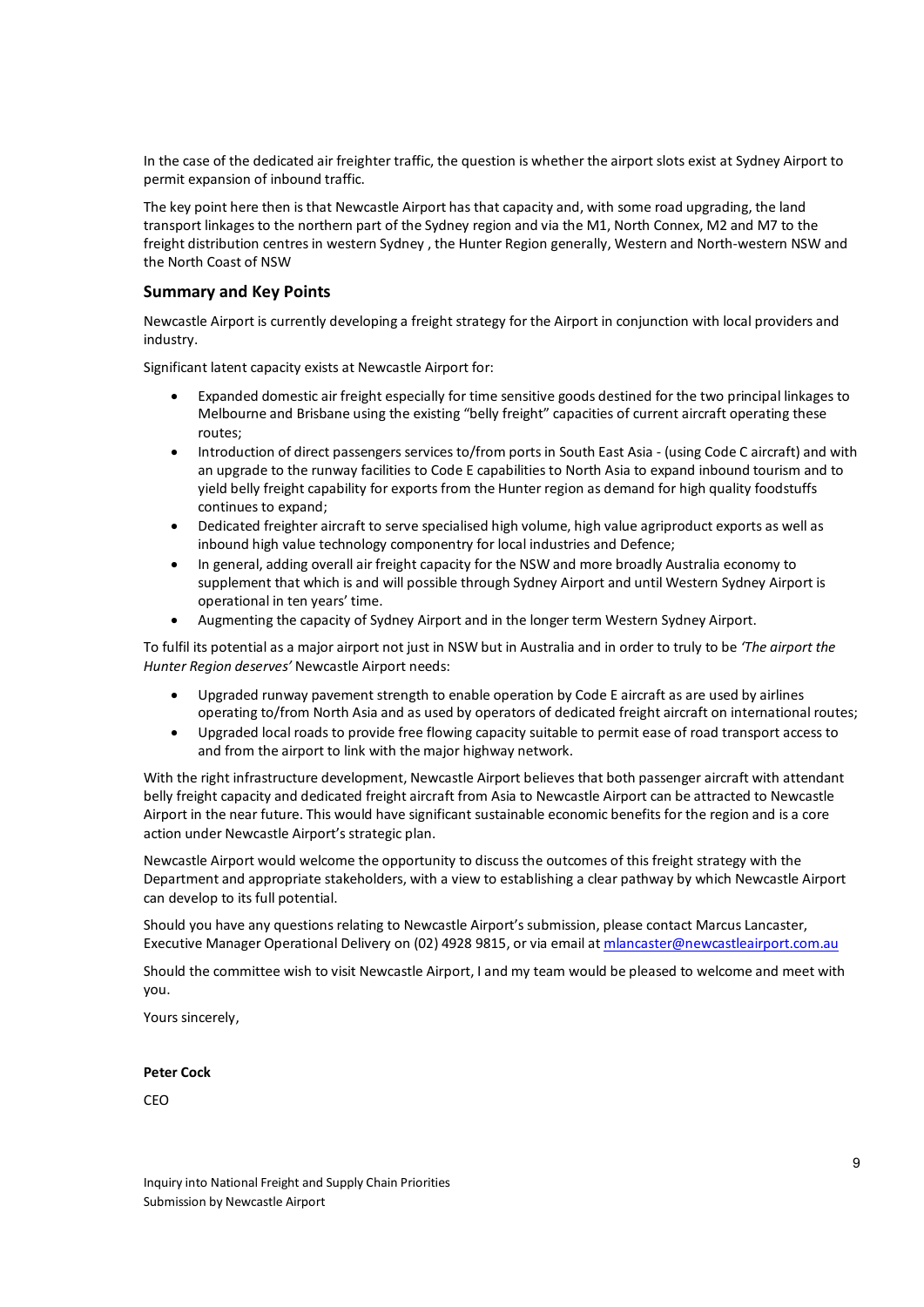



Source: http://www.ipc.nsw.gov.au/Lawlink/bocsar/ll\_bocsar.nsf/pages/bocsar\_sd\_hunter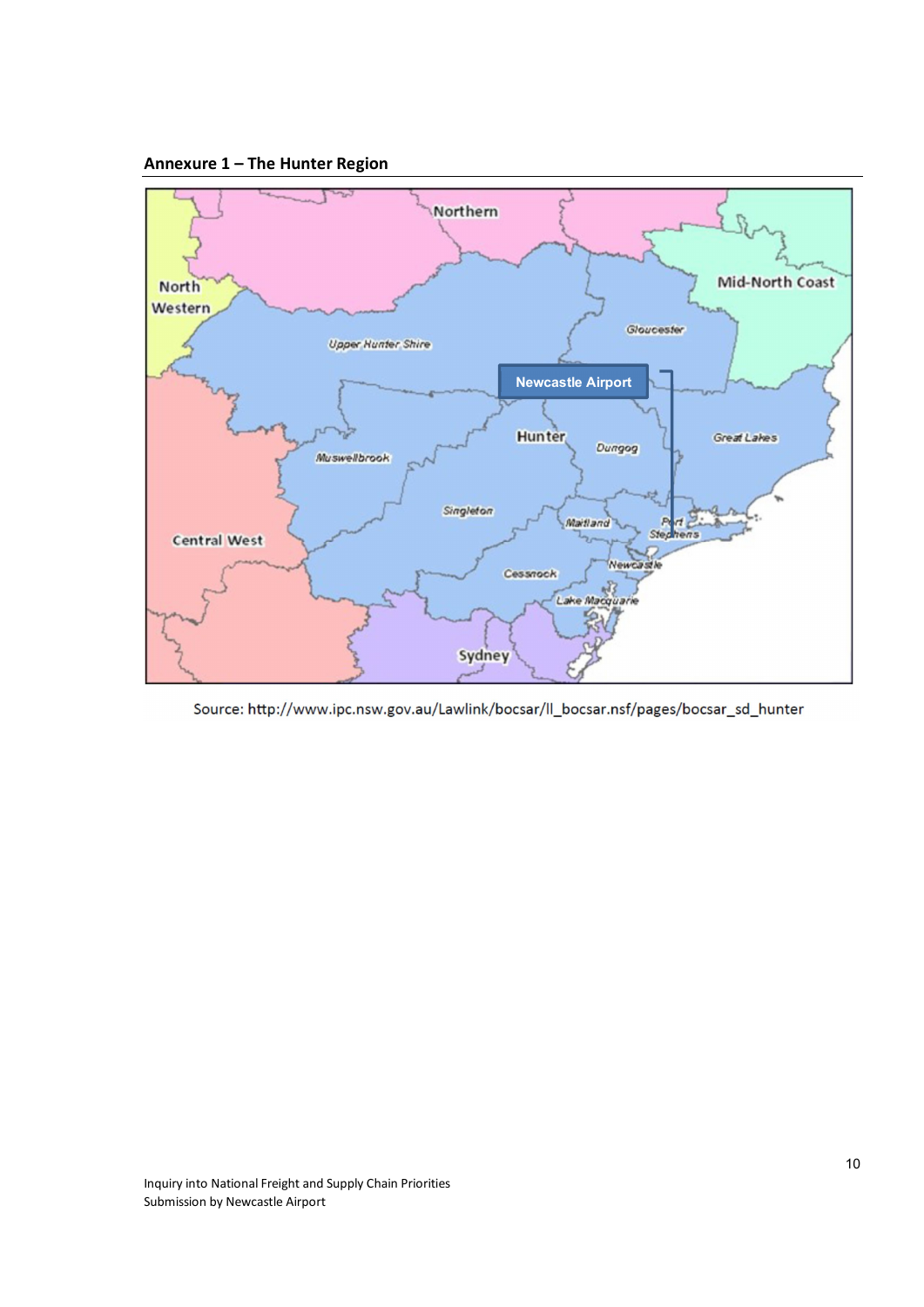| 29<br>20<br>$\overline{c}$<br>(Kilograms per<br>Capability<br>seat)<br><b>Annual One Annual Two</b><br>tonneages<br>2628<br>7884<br>4687<br>Vew<br>tonneages<br>2343<br>3942<br>1314<br>Vew<br><b>Yearly</b><br>Vew aug<br>192720<br>81030<br>64240<br>seats<br>Services<br>Yearly<br>1095<br>1095<br>365<br>None (see note 1)<br>None (see note 1)<br>None (see note 1)<br>Very limited<br>Very limited<br>Very limited<br>Very limited<br>Very limited<br>Very limited<br>Capability<br>(tonnes)<br>2.14<br>3.6<br>3.6<br>Note 1: Jetstar does not carry freight although aircraft has capacity of 3.6 cu m. or 1 tonne<br>Seats per<br>Aircraft<br>176<br>180<br>180<br>176<br>180<br>34<br><u>ግ</u><br><u>ግ</u><br>74<br>34<br>$\frac{9}{1}$<br>ግ<br>ግ<br><b>Services</b><br>per day<br><b>Return</b><br>$~2 - 3$<br>$3 - 4$<br>$2 - 3$<br>$~2 - 3$<br>$~2 - 3$<br>$~2 - 3$<br>$-1 - 2$<br>$-1 - 2$<br>$~2$ -2<br>ى<br>ئ<br>ζ,<br>7<br>Airbus A320-100/200<br>Airbus A320-100/200<br>Airbus A320-100/200<br>Bombardier Q400<br>BAe Jetstream 32<br><b>Ae Jetstream 32</b><br>BAe Jetstream 32<br>Boeing 737-800<br><b>Ae Jetstream 32</b><br>Boeing 737-800<br><b>Aircraft Type</b><br>Saab SF340<br>Saab SF340<br>몽<br>몽<br>Virgin Australia<br>Virgin Australia<br>QantasLink<br>FlyPelican<br>FlyPelican<br>FlyPelican<br>FlyPelican<br>Airline<br>Jetstar<br>Jetstar<br>Jetstar<br>Rex<br>Rex<br>Linked City<br>Canberra<br><b>Brisbane</b><br>Sydney<br>Sydney |                     |  |  |                      |               |  | <b>Annual Two</b> |
|-------------------------------------------------------------------------------------------------------------------------------------------------------------------------------------------------------------------------------------------------------------------------------------------------------------------------------------------------------------------------------------------------------------------------------------------------------------------------------------------------------------------------------------------------------------------------------------------------------------------------------------------------------------------------------------------------------------------------------------------------------------------------------------------------------------------------------------------------------------------------------------------------------------------------------------------------------------------------------------------------------------------------------------------------------------------------------------------------------------------------------------------------------------------------------------------------------------------------------------------------------------------------------------------------------------------------------------------------------------------------------------------------------------------------------------------------------------------------|---------------------|--|--|----------------------|---------------|--|-------------------|
|                                                                                                                                                                                                                                                                                                                                                                                                                                                                                                                                                                                                                                                                                                                                                                                                                                                                                                                                                                                                                                                                                                                                                                                                                                                                                                                                                                                                                                                                         |                     |  |  | <b>Belly Freight</b> | <b>Return</b> |  | way Freight       |
|                                                                                                                                                                                                                                                                                                                                                                                                                                                                                                                                                                                                                                                                                                                                                                                                                                                                                                                                                                                                                                                                                                                                                                                                                                                                                                                                                                                                                                                                         |                     |  |  |                      |               |  |                   |
|                                                                                                                                                                                                                                                                                                                                                                                                                                                                                                                                                                                                                                                                                                                                                                                                                                                                                                                                                                                                                                                                                                                                                                                                                                                                                                                                                                                                                                                                         |                     |  |  |                      |               |  |                   |
|                                                                                                                                                                                                                                                                                                                                                                                                                                                                                                                                                                                                                                                                                                                                                                                                                                                                                                                                                                                                                                                                                                                                                                                                                                                                                                                                                                                                                                                                         |                     |  |  |                      |               |  |                   |
|                                                                                                                                                                                                                                                                                                                                                                                                                                                                                                                                                                                                                                                                                                                                                                                                                                                                                                                                                                                                                                                                                                                                                                                                                                                                                                                                                                                                                                                                         |                     |  |  |                      |               |  |                   |
|                                                                                                                                                                                                                                                                                                                                                                                                                                                                                                                                                                                                                                                                                                                                                                                                                                                                                                                                                                                                                                                                                                                                                                                                                                                                                                                                                                                                                                                                         | Melbourne           |  |  |                      |               |  |                   |
|                                                                                                                                                                                                                                                                                                                                                                                                                                                                                                                                                                                                                                                                                                                                                                                                                                                                                                                                                                                                                                                                                                                                                                                                                                                                                                                                                                                                                                                                         | Melbourne           |  |  |                      |               |  |                   |
|                                                                                                                                                                                                                                                                                                                                                                                                                                                                                                                                                                                                                                                                                                                                                                                                                                                                                                                                                                                                                                                                                                                                                                                                                                                                                                                                                                                                                                                                         | <b>Brisbane</b>     |  |  |                      |               |  |                   |
|                                                                                                                                                                                                                                                                                                                                                                                                                                                                                                                                                                                                                                                                                                                                                                                                                                                                                                                                                                                                                                                                                                                                                                                                                                                                                                                                                                                                                                                                         |                     |  |  |                      |               |  |                   |
|                                                                                                                                                                                                                                                                                                                                                                                                                                                                                                                                                                                                                                                                                                                                                                                                                                                                                                                                                                                                                                                                                                                                                                                                                                                                                                                                                                                                                                                                         | <b>Brisbane</b>     |  |  |                      |               |  |                   |
|                                                                                                                                                                                                                                                                                                                                                                                                                                                                                                                                                                                                                                                                                                                                                                                                                                                                                                                                                                                                                                                                                                                                                                                                                                                                                                                                                                                                                                                                         | Gold Coast          |  |  |                      |               |  |                   |
|                                                                                                                                                                                                                                                                                                                                                                                                                                                                                                                                                                                                                                                                                                                                                                                                                                                                                                                                                                                                                                                                                                                                                                                                                                                                                                                                                                                                                                                                         | Taree               |  |  |                      |               |  |                   |
|                                                                                                                                                                                                                                                                                                                                                                                                                                                                                                                                                                                                                                                                                                                                                                                                                                                                                                                                                                                                                                                                                                                                                                                                                                                                                                                                                                                                                                                                         | Ballina / Byron Bay |  |  |                      |               |  |                   |
|                                                                                                                                                                                                                                                                                                                                                                                                                                                                                                                                                                                                                                                                                                                                                                                                                                                                                                                                                                                                                                                                                                                                                                                                                                                                                                                                                                                                                                                                         | Dubbo               |  |  |                      |               |  |                   |
|                                                                                                                                                                                                                                                                                                                                                                                                                                                                                                                                                                                                                                                                                                                                                                                                                                                                                                                                                                                                                                                                                                                                                                                                                                                                                                                                                                                                                                                                         |                     |  |  |                      |               |  |                   |

**Annexure 2 – Passenger Aircraft Traffic at Newcastle Airport**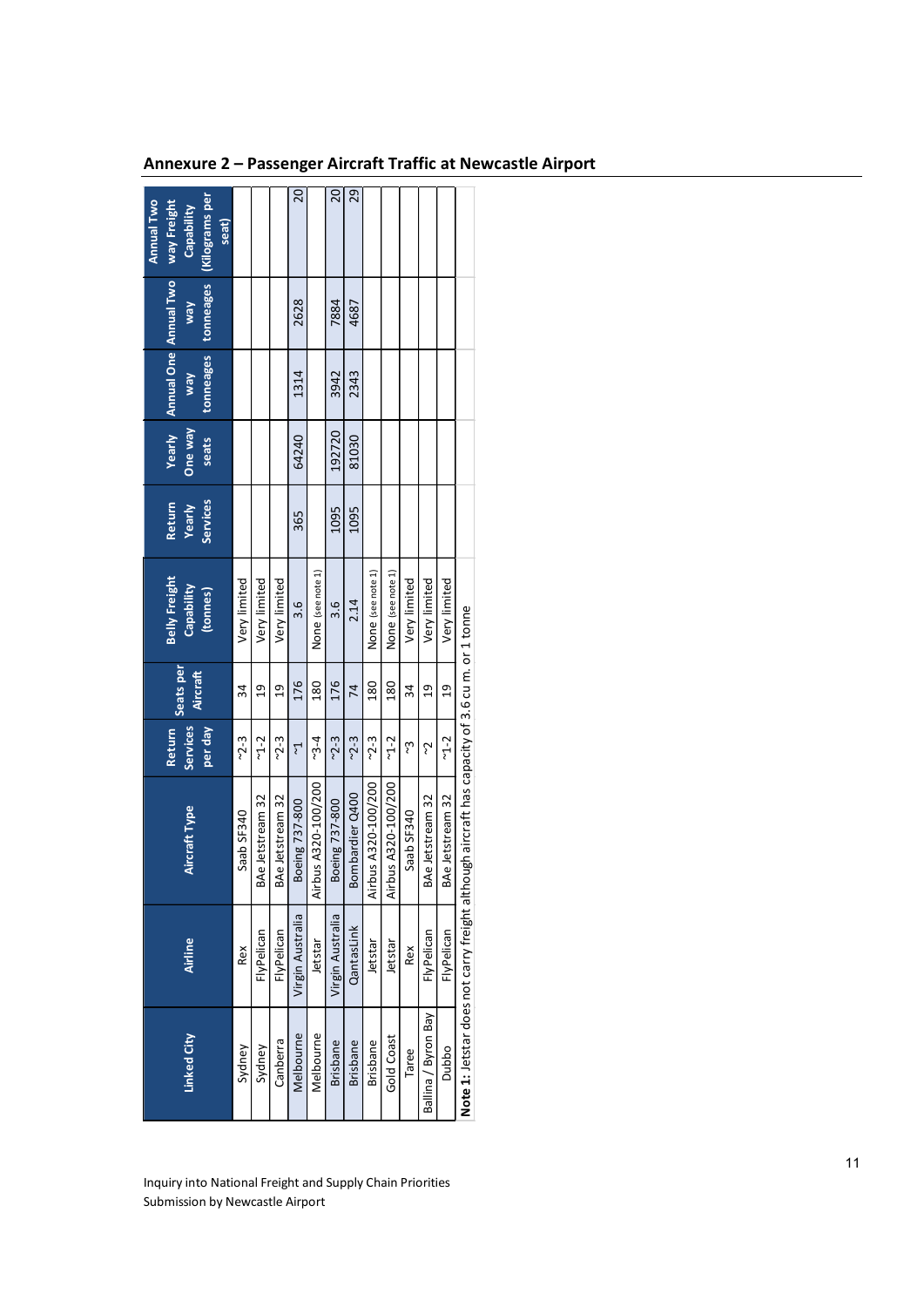| Annexure 3 - International Designated Airports in Australia |
|-------------------------------------------------------------|
|-------------------------------------------------------------|

| <b>Airport</b>       | <b>Major</b>              | <b>Restricted use</b>     | <b>Alternate</b>          |
|----------------------|---------------------------|---------------------------|---------------------------|
| Adelaide             | X                         |                           |                           |
| <b>Brisbane</b>      | X                         |                           |                           |
| Cairns               | $\boldsymbol{x}$          |                           |                           |
| Darwin               | X                         |                           |                           |
| Melbourne            | X                         |                           |                           |
| Perth                | X                         |                           |                           |
| Sydney               | $\boldsymbol{\mathsf{x}}$ |                           |                           |
| Avalon               |                           | X                         | X                         |
| <b>Broome</b>        |                           | X                         |                           |
| Canberra             |                           | X                         | $\boldsymbol{\mathsf{x}}$ |
| <b>Coffs Harbour</b> |                           | $\boldsymbol{\mathsf{x}}$ | $\boldsymbol{\mathsf{x}}$ |
| <b>Gold Coast</b>    |                           | $\boldsymbol{x}$          | $\boldsymbol{x}$          |
| Hobart               |                           | X                         |                           |
| Learmonth            |                           | X                         | X                         |
| Lord Howe Island     |                           | X                         |                           |
| Newcastle            |                           | $\boldsymbol{\mathsf{x}}$ |                           |
| Port Hedland         |                           | X                         | X                         |
| Townsville           |                           | X                         | X                         |
| <b>Alice Springs</b> |                           |                           | X                         |
| Kalgoorlie           |                           |                           | X                         |
| Launceston           |                           |                           | X                         |
| Rockhampton          |                           |                           | $\boldsymbol{x}$          |
| Tindal               |                           |                           | X                         |

Source: https://infrastructure.gov.au/aviation/international/icao/desig\_airports.aspx

In addition, Sunshine Coast in Queensland is developing 2450m runway capability for handing Code E aircraft and accordingly be able to handle international traffic.